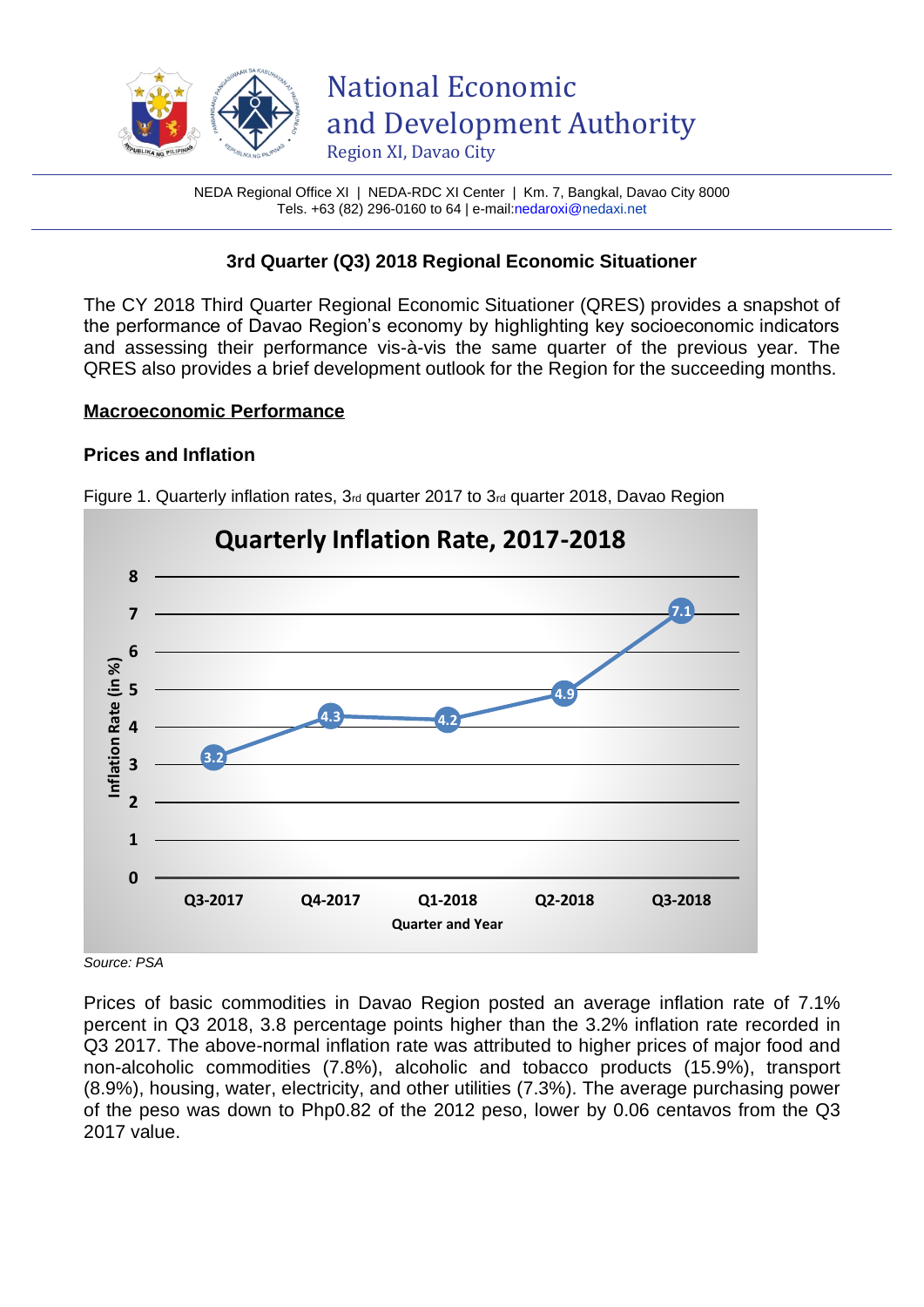| <b>Commodity</b>                                                                          | 3rd Quarter<br>2017 | 3rd Quarter<br>2018 | Change<br>(%) |
|-------------------------------------------------------------------------------------------|---------------------|---------------------|---------------|
| All items                                                                                 | 111.9               | 119.8               | 7.06          |
| Food & Non-Alcoholic                                                                      | 113.0               | 121.9               | 7.88          |
| Alcoholic & Tobacco                                                                       | 139.6               | 161.9               | 15.92         |
| Clothing & Footwear                                                                       | 117.9               | 122.8               | 4.15          |
| Housing, Water, Electricity, Gas &<br>other fuels                                         | 110.7               | 118.9               | 7.34          |
| Furnishing, Maintenance of the<br>house, etc.                                             | 111.7               | 116.8               | 4.63          |
| Health                                                                                    | 111.3               | 118.4               | 6.32          |
| Transport                                                                                 | 97.5                | 106.3               | 8.99          |
| Communication                                                                             | 100.6               | 102.3               | 1.69          |
| <b>Recreation &amp; Culture</b>                                                           | 112.4               | 117.5               | 4.54          |
| Education                                                                                 | 120.4               | 118.5               | $-1.55$       |
| Restaurant, Miscellaneous Goods<br>and Services<br>$C_{\alpha_1,\alpha_2,\alpha_3}$ , DCA | 115.2               | 121.6               | 5.59          |

Table 1. Consumer Price Index by Commodity, 3rd Quarter 2017 and 2018, Davao Region

 *Source: PSA*

All commodities, except education, posted higher rates of price increases during the third quarter of 2018 as compared with their rates the year before. The decline in the cost of education was mainly attributed to the government's provision of free tertiary education in state universities and colleges. Overall, the performance of the all-item regional inflation rate during the quarter was the highest in recent years and may require immediate government intervention to prevent further acceleration.

# **Labor and Employment**

Table 2. Employment statistics, 3rd Quarter 2017 and 2018, Davao Region

|                             | 3rd Quarter 2017 | 3rd Quarter 2018 | Change     |
|-----------------------------|------------------|------------------|------------|
| <b>Employment Rate</b>      | 96.0%            | 96.2%            | $0.2$ ppt  |
| <b>Unemployment Rate</b>    | 4.0%             | 3.8%             | $-0.2$ ppt |
| <b>Underemployment Rate</b> | 21.2%            | 8.0%             | $13.2$ ppt |

*Source: PSA*

The Region's employment statistics for the quarter slightly improved based on the October 2018 round of the Labor Force Survey. The employment rate was 96.2%, 0.2 percentage point higher than the employment rate one year ago. Consequently, unemployment rate dipped to 3.8%, 0.2 percentage-point lower than the rate in the same quarter in 2017.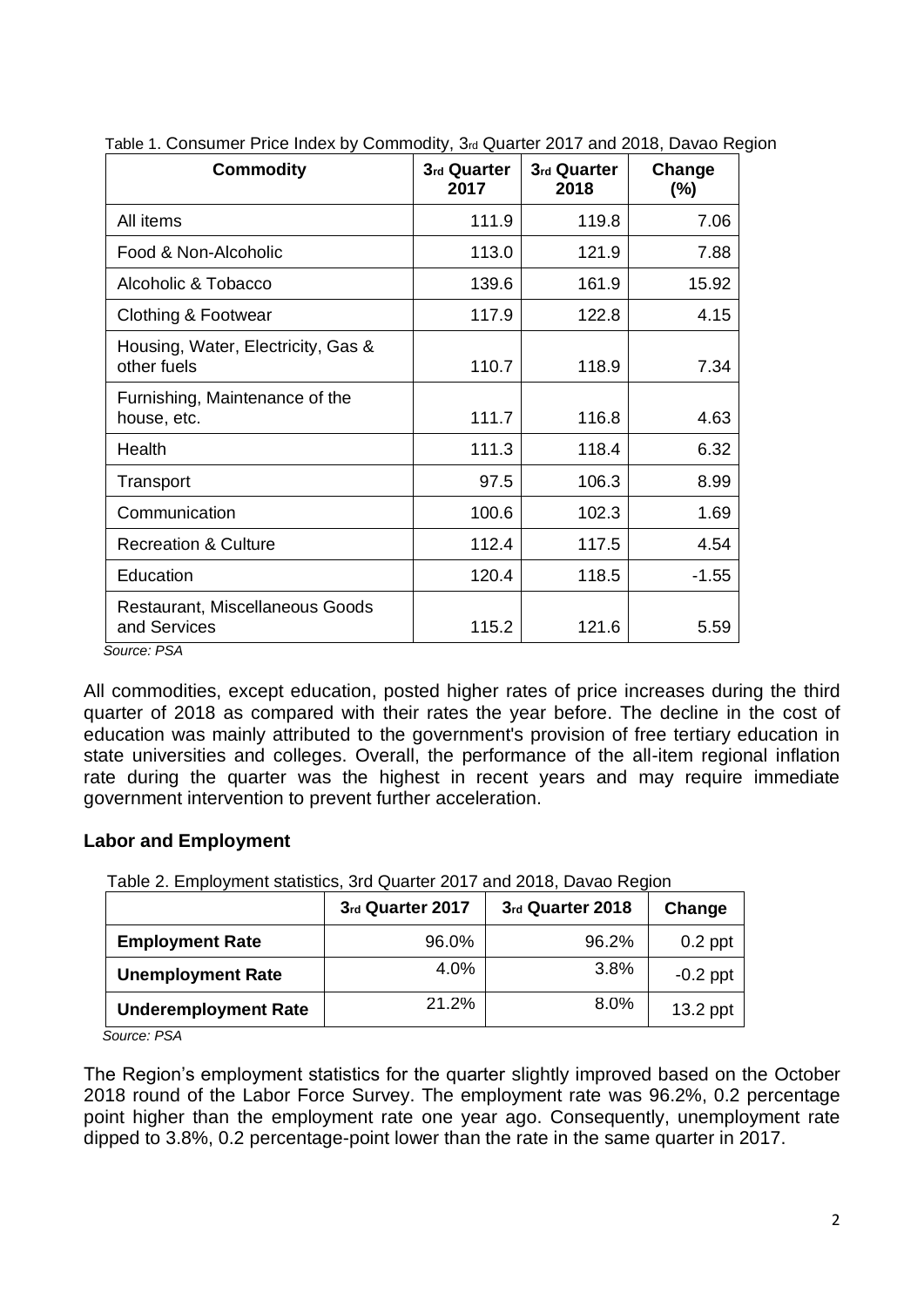Notably, the Region's underemployment rate shrank to 8%, a 13.2 percentage-point reduction over the rate in 2017. This suggests that there were significantly fewer employed persons who were working less than 40 hours a week. Moreover, there were also fewer employed persons who desired additional hours of work in their present jobs, or wanted to have additional jobs, or desired to have new jobs with longer work hours. The notable decrease in underemployment rate may be an indication of the Region's capability of producing high-quality, full-time employment opportunities during the quarter in reference.

### **Investments**

|                                                           | 3rd Quarter<br>2017 | 3rd Quarter 2018 | Change    |
|-----------------------------------------------------------|---------------------|------------------|-----------|
| <b>BOI-Registered Project</b><br><b>Commitments (Php)</b> | 2,294,560,000       | 423,650,000      | $-81.5\%$ |
| <b>Private Building</b><br><b>Construction (Php)</b>      | 5,286,471,000       | 6,774,652,000    | 28.1%     |

Table 3. Investment statistics, 3rd Quarter 2017 and 2018, Davao Region

*Source: PSA, BOI XI*

During the third quarter of 2018, the total value of BOI-registered investments amounted to Php423.6 million, an 81.5% drop from the recorded investments a year ago. The three projects included a Php121 million investment for business process outsourcing (BPO) in Davao City, Php15 million for a private hospital in Davao City, and a Php287 million investment in bulk marketing of petroleum products in Sta. Cruz, Davao del Sur. The eight total projects were expected to generate 1,100 jobs. It should be noted, however, that while investments during the quarter were lower, it was not unusual, since investments may be recorded and registered anytime throughout the year and do not concentrate on a single quarter.

For private building construction, an increase of 28.1% was recorded during the quarter, from Php5.28 billion Q3 2017 to Php6.77 billion in Q3 2018. The non-residential construction segment was responsible for Php4.22 billion or 62 percent of the total value of private building construction. The statistics suggest that commercial property development outpaced residential property growth as business expansion in Davao Region, particularly in Davao City, was more robust.

#### **Davao Region's Economic Growth Drivers**

# **Agriculture**

*Crops and Fruits*

| $\alpha$ able +. Vulditle of Froughthin, Jia Quarter ZUTT and ZUTO, Davau Region |                          |                          |        |
|----------------------------------------------------------------------------------|--------------------------|--------------------------|--------|
|                                                                                  | 3rd Quarter 2017<br>(mt) | 3rd Quarter 2018<br>(mt) | Change |
| <b>Palay</b>                                                                     | 132,795                  | 150,426                  | 13.28% |
| Corn                                                                             | 93,942                   | 96,995                   | 3.25%  |
| Abaca                                                                            | 2,503                    | 2,580                    | 3.1%   |
| <b>Mango</b>                                                                     | 5,134                    | 5,283                    | 2.9%   |

Table 4. Volume of Production, 3rd Quarter 2017 and 2018, Davao Region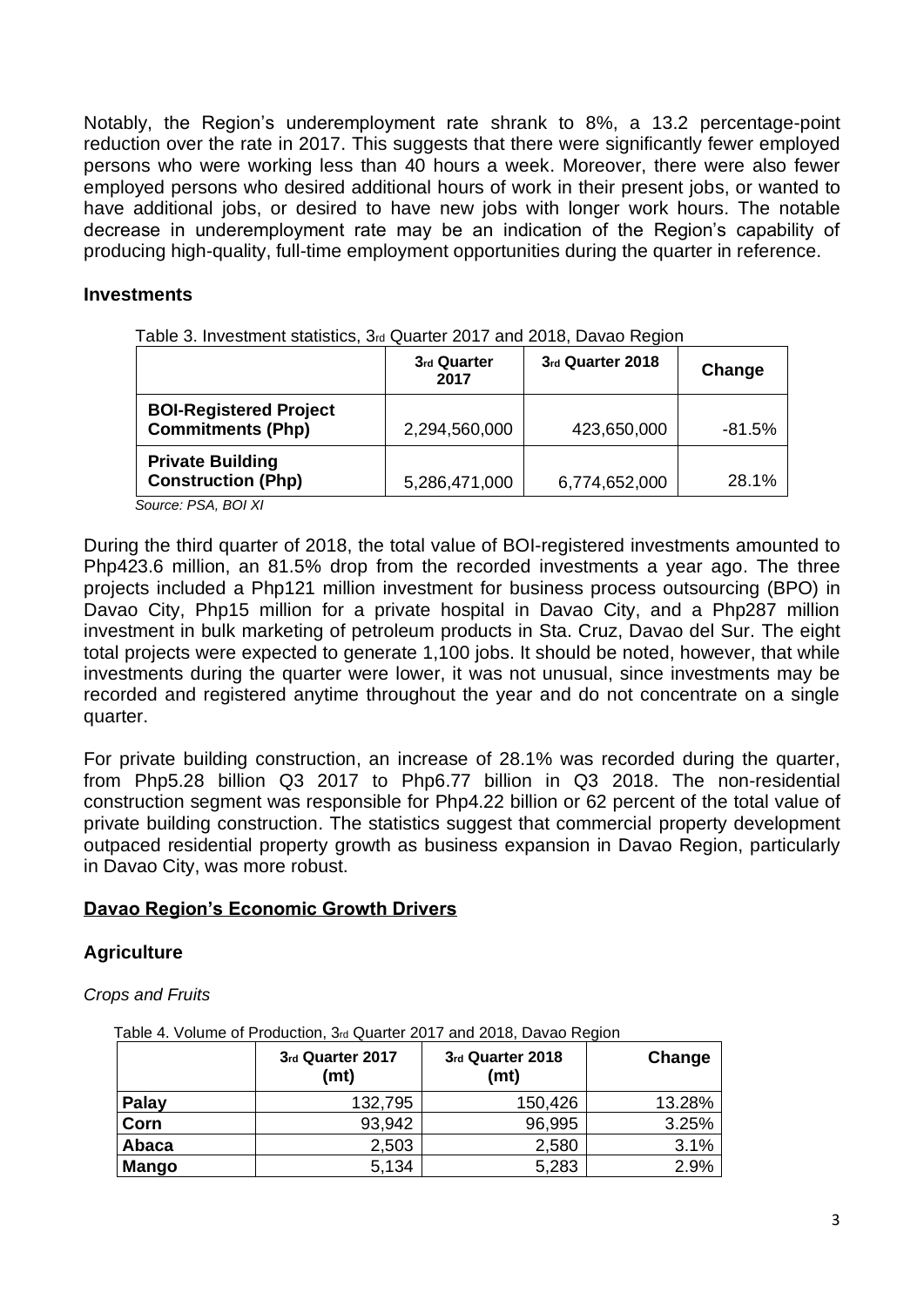| <b>Pineapple</b> | 4,072   | 4,158   | 2.1%    |
|------------------|---------|---------|---------|
| <b>Coconut</b>   | 458,290 | 463,501 | 1.1%    |
| <b>Banana</b>    | 918,970 | 929,427 | 1.1%    |
| <b>Coffee</b>    | 2,067   | 2,050   | $-0.8%$ |
| <b>Rubber</b>    | 4.271   | 4,260   | $-0.3%$ |
| Source: PSA      |         |         |         |

Palay production in Davao Region for the quarter reached 150,426 MT, higher by 13.2% from the third quarter of 2018. The growth in palay production was attributed to an increase in harvested area at 32,009 hectares, approximately 3,000 hectares more than the area harvested in Q3 2018.

Coconut production slightly increased from 93,942 MT in Q3 2017 to 96,995 in Q3 2018, an increase of 3.25%. A larger area harvested is also attributed as contributory to the higher production volume of corn during the quarter.

Minor production volume increases were also recorded for abaca, mango, pineapple, coconut, and banana during the quarter; while slight decreases in production volume of coffee and rubber were noted.

#### *Livestock, Poultry and Fisheries*

Table 5. Volume of Production of Livestock, Poultry, and Fisheries, 1st Quarter 2017 and 2018, Davao Region

|                  | 3rd Quarter 2017<br>(mt) | 3rd Quarter 2018<br>(mt) | Change   |
|------------------|--------------------------|--------------------------|----------|
| <b>Swine</b>     | 37,527                   | 37,709                   | 0.48%    |
| <b>Cattle</b>    | 2,939                    | 2,921                    | $-0.60%$ |
| <b>Fisheries</b> | 13,965                   | 14,479                   | 3.68%    |
| <b>Chicken</b>   | 17,468                   | 19,236                   | 10.12%   |
| 0. DO 1          |                          |                          |          |

 *Source: PSA*

Chicken production during the quarter rose to 19,236 metric tons, 10.1% more than the volume produced a year ago. The increase may be attributed to the expansion of broiler farm capacity and improvement of farm facilities, in response to the increasing demand from households, food processors and hotel establishments.

Cattle, swine and fisheries production exhibited minimal changes during the quarter as compared with the previous reference period.

#### **Peace and Order**

Table 6. Crime Volume and Crime Solution Efficiency Rates, 3rd Quarter 2017 and 2018, Davao Region

|                                          | 3rd Quarter<br>2017 (mt) | 3rd Quarter<br>2018 (mt) | Change     |
|------------------------------------------|--------------------------|--------------------------|------------|
| <b>Crime Volume</b>                      | 4,766                    | 3,228                    | $-32.2%$   |
| <b>Crime Solution Efficiency</b><br>Rate | 73.63%                   | 73.71%                   | $0.08$ ppt |

*Source: PNP XI*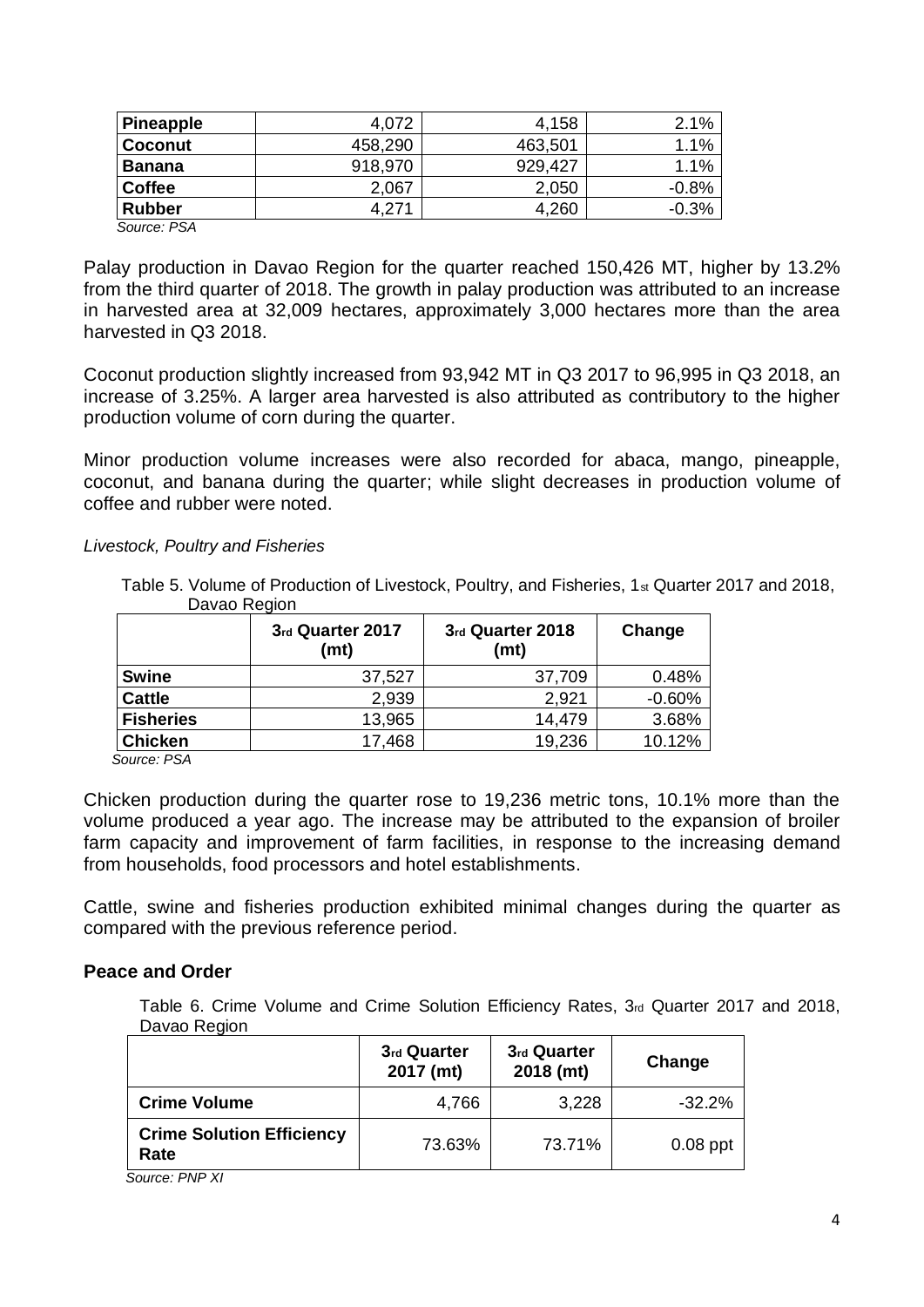A notable reduction was recorded in crimes committed in the region during the third quarter. Crime volume was at 3,228 crimes, a decrease of 32.29% compared with the crime volume during the same quarter in 2017. Among the local government units, Davao Oriental had a 5% reduction in crime volume, while Davao City had 36% fewer crimes, and Davao del Sur had 31% less during the quarter.

The decrease in crimes was attributed to frequent dispatches of mobile patrols in crimeprone areas to deter perpetrators from committing crimes, heightened police visibility in busy areas, strengthened police operations against all forms of criminal activities, and effective and efficient management of police operations.

The Region's crime solution efficiency (CSE) rate for the quarter was at 73.71%, which exhibited a minor upward movement from Q3 2017's 73.63%. The CSE rate for Davao City was at 87.38%, while for the provinces, the highest CSE rate was recorded for Davao del Norte at 70.01%, followed by Davao del Sur at 68.76%.

### **Development Prospects**

The high inflation rate of 7.1% is a significant public concern in Davao Region, although virtually all regions in the country posted high inflation rates. The surge in prices was particularly pronounced for food commodities, transportation, housing, water, electricity, gas & other fuels, and even on health. The high inflation rate was attributed to higher global crude oil prices, global trade tensions, especially between US and China, plus supply constraints for rice, and a weakening peso. Prudent monetary policy adjustments, lifting of trade restrictions, and temporary suspension of tax hikes are options that may need to be urgently explored to cushion the impact of high inflation in Davao Region and the rest of the country.

Employment remained robust during the quarter, especially with the lower underemployment rates. Investments during the quarter in reference was lower but not unusual, since investments may be recorded and registered anytime throughout the year and do not concentrate on a single quarter. Along with palay, overall agricultural production remained stable. Moreover, peace and order was a priority government focus during the quarter, hence lower crime volumes were recorded.

Among the prospects for the rest of the year are the following:

1. Due to sustained increase in prices of basic commodities for the past 9 months, annual inflation may be higher in 2018 compared with 2017. The high inflation rates, which has already exceeded the government's upper range of 4% is due to a host of factors, including higher global crude oil prices and global trade tensions, supply constraints for rice, fish, and vegetables, and a weak peso. However, there is indication that the next few months, beginning in October 2018, may will exhibit easing price pressure as planned trade talks between the US and China may provide optimism in the near-term. Moreover, with the directive from President Duterte to immediately release rice stocks in NFA warehouses, as well as increase rice imports, in order to address domestic rice supply shortages, will potentially make a downward dent on rice prices and lead to inflation tapering off in the coming months. As global fuel prices remain a concern, the speedy and continuous implementation